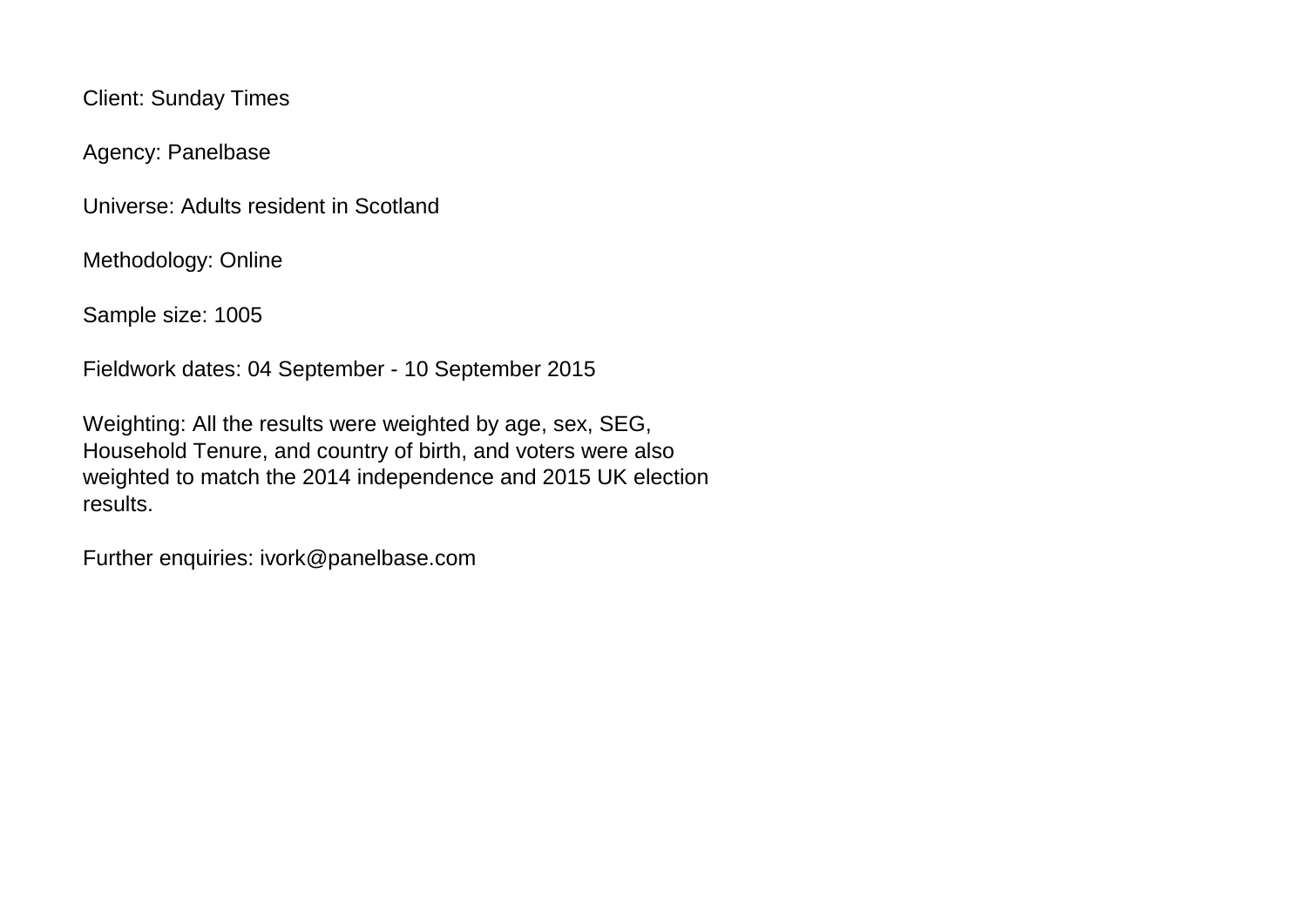| Base: 1,005                                                                                                       |                                                                                                                                     |                       |                                                  | Gender X Age                           |                        |                                      |                                 |                     |                               |                     | How did you vote in response to<br>the question: Should Scotland be<br>an independent country? |                               |                            |  |
|-------------------------------------------------------------------------------------------------------------------|-------------------------------------------------------------------------------------------------------------------------------------|-----------------------|--------------------------------------------------|----------------------------------------|------------------------|--------------------------------------|---------------------------------|---------------------|-------------------------------|---------------------|------------------------------------------------------------------------------------------------|-------------------------------|----------------------------|--|
|                                                                                                                   |                                                                                                                                     |                       | 34                                               | Male x 18- Male x 35- Male x 55+<br>54 |                        | Female x<br>18-34                    | Female x<br>$35 - 54$           | Female x<br>$55+$   | ABC1                          | C <sub>2</sub> DE   | Yes                                                                                            | No                            | Did not<br>vote            |  |
|                                                                                                                   | <b>Base: All respondents</b>                                                                                                        | 1005<br>(1005)        | 149<br>(68)                                      | 168<br>(186)                           | 166<br>(214)           | 151<br>(154)                         | 176<br>(220)                    | <b>196</b><br>(163) | 459<br>(687)                  | 546<br>(318)        | 431<br>(477)                                                                                   | 533<br>(487)                  | $\overline{41}$<br>(41)    |  |
| If the referendum was held<br>again tomorrow, how would you                                                       | Base: All respondents who are likely to vote                                                                                        | 907<br>(919)          | 131<br>(60)                                      | 156<br>(172)                           | 157<br>(204)           | 127<br>(130)                         | 160<br>(202)                    | 177<br>(151)        | 422<br>(632)                  | 485<br>(287)        | 418<br>(460)                                                                                   | 480<br>(445)                  | 10<br>(14)                 |  |
| vote in response to the<br>question: Should Scotland be an<br>independent country?                                | <b>Yes</b>                                                                                                                          | 410<br>45%            | 71<br>55%                                        | 77<br>49%                              | 62<br>40%              | 62<br>49%                            | 77<br>48%                       | 60<br>34%           | 161<br>38%                    | 250<br>51%          | 362<br>87%                                                                                     | 43<br>9%                      | 52%                        |  |
|                                                                                                                   | No<br>Don't know                                                                                                                    | 467<br>51%<br>31      | 58<br>44%                                        | 72<br>46%<br>$\overline{7}$            | 88<br>56%              | 62<br>49%<br>3                       | 71<br>45%<br>11 <sup>3</sup>    | 116<br>66%          | 245<br>58%<br>16 <sup>2</sup> | 221<br>46%<br>14    | 46<br>11%<br>$\mathsf{q}$                                                                      | 417<br>87%<br>20 <sup>2</sup> | 3<br>36%                   |  |
|                                                                                                                   |                                                                                                                                     | 3%                    | < 1%                                             | 5%                                     | 4%                     | 2%                                   | 7%                              | $< 1\%$             | 4%                            | 3%                  | 2%                                                                                             | 4%                            | 12%                        |  |
| If the referendum was held<br>again tomorrow, how would you <b>excluding undecided</b><br>vote in response to the | Base: All respondents who are likely to vote,                                                                                       | 877<br>(880)          | 129<br>(59)                                      | 149<br>(164)                           | 150<br>(196)           | 124<br>(125)                         | 148<br>(187)                    | 176<br>(149)        | 406<br>(603)                  | 471<br>(277)        | 408<br>(443)                                                                                   | 460<br>(426)                  | $\overline{9}$<br>(11)     |  |
| question: Should Scotland be an Yes<br>independent country?                                                       | No                                                                                                                                  | 410<br>47%<br>467     | 71 <sup>3</sup><br><b>55%</b><br>58 <sup>1</sup> | 77.<br>52%<br>72                       | 62:<br>42%<br>88       | 62 <sup>2</sup><br><b>50%</b><br>62: | 77<br>52%<br>71.                | 60<br>34%<br>116    | 161<br>40%<br>245             | 250<br>53%<br>221   | 362<br>89%<br>46 <sup>3</sup>                                                                  | 43<br>9%<br>417               | $\overline{5}$<br>59%<br>3 |  |
|                                                                                                                   |                                                                                                                                     | 53%                   | 45%                                              | 48%                                    | 58%                    | <b>50%</b>                           | 48%                             | 66%                 | 60%                           | 47%                 | 11%                                                                                            | 91%                           | 41%                        |  |
| Regardless of whether you<br>support or oppose<br>independence, which of these is                                 | <b>Base: All respondents</b><br>I believe Scotland is likely to become independent                                                  | 1005<br>(1005)<br>310 | 149<br>(68)<br>44                                | 168<br>(186)<br>50 <sub>5</sub>        | 166<br>(214)<br>59     | 151<br>(154)<br>42 <sup>3</sup>      | 176<br>(220)<br>60 <sub>5</sub> | 196<br>(163)<br>55  | 459<br>(687)<br>125           | 546<br>(318)<br>186 | 431<br>(477)<br>241                                                                            | 533<br>(487)<br>59            | 41<br>(41)<br>11           |  |
| closest to your view?                                                                                             | within the next five to ten years<br>I believe Scotland is likely to become independent but                                         | 31%<br>243            | 30%<br>45                                        | 30%<br>40                              | 35%<br>44              | 28%<br>41                            | 34%<br>36 <sup>2</sup>          | 28%<br>39           | 27%<br>106                    | 34%<br>137          | 56%<br>111                                                                                     | 11%<br>126                    | 26%<br>6                   |  |
|                                                                                                                   | not for at least 10 or 15 years<br>believe Scotland is likely to become independent but                                             | 24%<br>123            | 30%<br>27 <sup>1</sup>                           | 24%<br>20 <sup>3</sup>                 | 26%<br><b>11</b>       | 27%<br>$24^{\circ}$                  | 20%<br>21                       | 20%<br>19           | 23%<br>54 <sup>3</sup>        | 25%<br>69           | 26%<br>36 <sub>1</sub>                                                                         | 24%<br>81 <sup>3</sup>        | 15%<br>6                   |  |
|                                                                                                                   | not for at least 20 or 30 years<br>I don't believe Scotland is likely to become independent<br>at any point in the next few decades | 12%<br>224<br>22%     | 18%<br>17 <sub>1</sub><br><b>12%</b>             | 12%<br>44<br>26%                       | 7%<br>39<br>24%        | 16%<br>28<br>19%                     | 12%<br>37.<br>21%               | 10%<br>58<br>29%    | 12%<br>124<br>27%             | 13%<br>100<br>18%   | 8%<br>30 <sub>1</sub><br>7%                                                                    | 15%<br>189<br>36%             | 16%<br>10%                 |  |
|                                                                                                                   | Don't know                                                                                                                          | 105<br>10%            | <b>16</b><br>11%                                 | 13 <sup>3</sup><br>8%                  | 14 <sup>1</sup><br>8%  | 15 <sub>1</sub><br>10%               | 22 <sub>5</sub><br>13%          | 25<br>13%           | 51<br><b>11%</b>              | 54<br><b>10%</b>    | 13 <sup>1</sup><br>3%                                                                          | -79<br>15%                    | 13<br>33%                  |  |
| Again regardless of whether you   Base: All respondents<br>support or oppose                                      |                                                                                                                                     | 1005<br>(1005)        | 149<br>(68)                                      | 168<br>(186)                           | <b>166</b><br>(214)    | 151<br>(154)                         | 176<br>(220)                    | 196<br>(163)        | 459<br>(687)                  | 546<br>(318)        | 431<br>(477)                                                                                   | 533<br>(487)                  | 41<br>(41)                 |  |
| closest to your view?                                                                                             | independence, which of these is There should be another referendum in the next five<br>vears                                        | 363<br>36%            | 57<br><b>38%</b>                                 | 71<br>42%                              | 57 <sub>1</sub><br>34% | 59<br>39%                            | 65<br>37%                       | 54<br>28%           | 145<br>32%                    | 218<br>40%          | 309<br><b>72%</b>                                                                              | 46 <sup>3</sup><br>9%         | 8<br>20%                   |  |
|                                                                                                                   | There should not be a referendum in the next five years                                                                             | 555<br>55%            | 72.<br>48%                                       | 85.<br>51%                             | 98<br>59%              | 81<br><b>54%</b>                     | 95:<br><b>54%</b>               | 124<br>63%          | 278<br>60%                    | 278<br>51%          | 93<br>21%                                                                                      | 446<br>84%                    | 17<br>41%                  |  |
|                                                                                                                   | Don't know                                                                                                                          | 87<br>9%              | 20 <sub>1</sub><br>13%                           | 12 <sup>2</sup><br>7%                  | $ 10\rangle$<br>6%     | $ 11\rangle$<br>7%                   | 16 <sup>3</sup><br>9%           | 17<br>9%            | 37 <sup>1</sup><br>8%         | 50<br>9%            | 29<br>7%                                                                                       | 41<br>8%                      | 16<br>38%                  |  |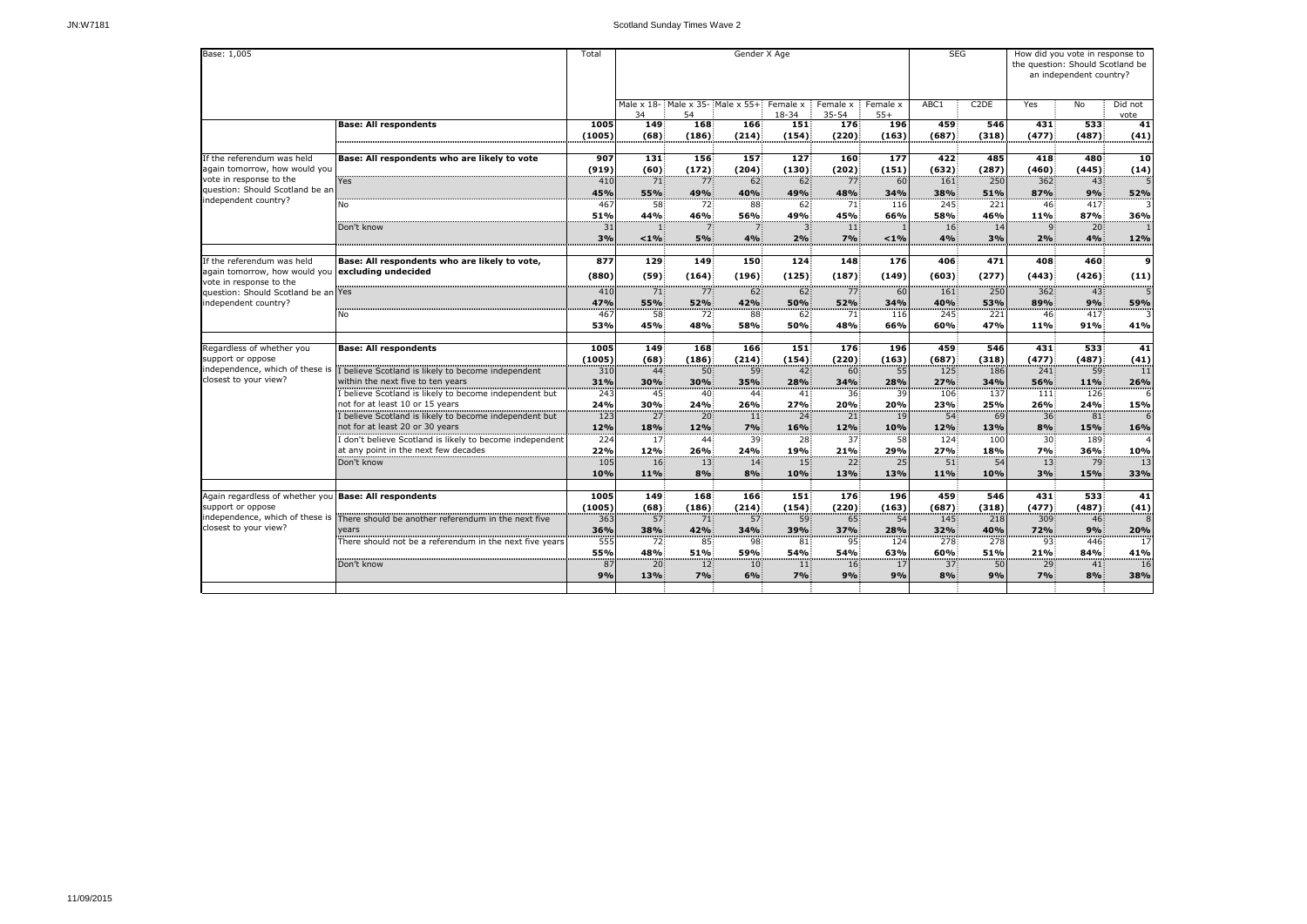| Base: 1,005                                                                                                                                                                      |                                                                                                                                                     |                         |                               |                              | Did you vote in the May 2015 UK Parliamentary Election which led to a<br>Conservative overall majority government? If so, who did you vote for? |                              | Where were you born?    |                    |                               |                               |                   |  |
|----------------------------------------------------------------------------------------------------------------------------------------------------------------------------------|-----------------------------------------------------------------------------------------------------------------------------------------------------|-------------------------|-------------------------------|------------------------------|-------------------------------------------------------------------------------------------------------------------------------------------------|------------------------------|-------------------------|--------------------|-------------------------------|-------------------------------|-------------------|--|
|                                                                                                                                                                                  |                                                                                                                                                     |                         | Conservati<br>ve              | Labour                       | Liberal<br>Democrat                                                                                                                             | SNP                          | Other                   | Did not<br>vote    | England                       | Scotland                      | Elsewhere         |  |
|                                                                                                                                                                                  | <b>Base: All respondents</b>                                                                                                                        | 1005<br>(1005)          | 134<br>(171)                  | 218<br>(215)                 | 67<br>(60)                                                                                                                                      | 448<br>(403)                 | 30 <sup>3</sup><br>(47) | 109<br>(109)       | 90<br>(140)                   | 835<br>(784)                  | 80<br>(81)        |  |
| If the referendum was held<br>again tomorrow, how would you                                                                                                                      | Base: All respondents who are likely to vote                                                                                                        | 907<br>(919)            | 128<br>(164)                  | 211<br>(208)                 | 62 <sup>3</sup><br>(57)                                                                                                                         | 421<br>(385)                 | 27 <sup>3</sup><br>(43) | 57<br>(62)         | 83<br>(129)                   | 769<br>(729)                  | 55<br>(61)        |  |
| vote in response to the<br>question: Should Scotland be an                                                                                                                       | <b>Yes</b>                                                                                                                                          | 410<br>45%              | $\mathbf{2}$<br>1%            | 31<br>15%                    | 3 <sup>1</sup><br>5%                                                                                                                            | 349<br>83%                   | 7.<br>25%               | 18<br>32%          | 24<br>29%                     | 370<br>48%                    | 16<br>29%         |  |
| independent country?                                                                                                                                                             | No                                                                                                                                                  | 467<br>51%              | 125<br>97%                    | 169<br>80%                   | 56<br>90%                                                                                                                                       | 63.<br>15%                   | 19<br><b>70%</b>        | 35<br>61%          | 58<br><b>70%</b>              | 370<br>48%                    | 38<br><b>70%</b>  |  |
|                                                                                                                                                                                  | Don't know                                                                                                                                          | 31<br>3%                | 2%                            | 10 <sup>3</sup><br>5%        | 3.<br>4%                                                                                                                                        | 10 <sup>1</sup><br>2%        | 11<br>5%                | 7%                 | < 1%                          | 29<br>4%                      | 2%                |  |
| If the referendum was held<br>again tomorrow, how would you <b>excluding undecided</b><br>vote in response to the<br>question: Should Scotland be an Yes<br>independent country? | Base: All respondents who are likely to vote,                                                                                                       | 877<br>(880)            | 126<br>(162)                  | 201<br>(196)                 | 60<br>(54)                                                                                                                                      | 411<br>(374)                 | 26 <sup>2</sup><br>(42) | 53<br>(52)         | 83<br>(127)                   | 740<br>(694)                  | 54<br>(59)        |  |
|                                                                                                                                                                                  |                                                                                                                                                     | 410<br>47%              | $\mathbf{2}$<br>1%            | 31 <sup>2</sup><br>16%       | 3<br>6%                                                                                                                                         | 349<br>85%                   | 7.<br>27%               | <b>18</b><br>35%   | 24 <sup>3</sup><br>30%        | 370<br>50%                    | 16<br>29%         |  |
|                                                                                                                                                                                  | No                                                                                                                                                  | 467<br>53%              | 125<br>99%                    | 169<br>84%                   | 56<br>94%                                                                                                                                       | 63<br><b>15%</b>             | 19<br><b>73%</b>        | 35<br>65%          | 58 <sup>3</sup><br><b>70%</b> | 370<br><b>50%</b>             | 38<br>71%         |  |
| Regardless of whether you<br>support or oppose                                                                                                                                   | <b>Base: All respondents</b>                                                                                                                        | 1005<br>(1005)          | 134<br>(171)                  | 218<br>(215)                 | 67<br>(60)                                                                                                                                      | 448<br>(403)                 | 30 <sub>5</sub><br>(47) | 109<br>(109)       | 90 <sub>1</sub><br>(140)      | 835<br>(784)                  | 80<br>(81)        |  |
| independence, which of these is $\mathbf{I}$<br>closest to your view?                                                                                                            | believe Scotland is likely to become independent<br>within the next five to ten years                                                               | 310<br>31%              | 10 <sup>3</sup><br>8%         | 32<br>15%                    | 8<br>13%                                                                                                                                        | 236<br><b>53%</b>            | 5.<br>17%               | 19<br>17%          | 19<br>21%                     | 270<br>32%                    | 21<br>27%         |  |
|                                                                                                                                                                                  | I believe Scotland is likely to become independent but<br>not for at least 10 or 15 years                                                           | 243<br>24%              | 25 <sub>1</sub><br>19%        | 64<br>29%                    | 10 <sub>1</sub><br>15%                                                                                                                          | 116:<br>26%                  | 8<br>25%                | 20<br>19%          | 18 <sup>2</sup><br>20%        | 211<br>25%                    | 14<br>18%         |  |
|                                                                                                                                                                                  | I believe Scotland is likely to become independent but<br>not for at least 20 or 30 years<br>don't believe Scotland is likely to become independent | 123<br>12%<br>224       | 9.<br>6%<br>68                | 30 <sup>3</sup><br>14%<br>71 | 17 <sup>1</sup><br><b>25%</b><br>17 <sup>3</sup>                                                                                                | 43<br>10%<br>34 <sup>3</sup> | 3.<br>9%<br>11          | 22<br>20%<br>22    | 11 <sub>1</sub><br>12%<br>28  | 96 <sup>3</sup><br>12%<br>183 | 16<br>20%<br>13   |  |
|                                                                                                                                                                                  | at any point in the next few decades<br>Don't know                                                                                                  | 22%<br>105<br>10%       | 51%<br>21 <sup>3</sup><br>16% | 32%<br>21<br>10%             | 26%<br>14 <sub>1</sub><br>21%                                                                                                                   | 8%<br>18 <sub>1</sub><br>4%  | <b>36%</b><br>13%       | 20%<br>26<br>24%   | 31%<br>15 <sup>3</sup><br>16% | 22%<br>74 <sup>3</sup><br>9%  | 16%<br>16<br>20%  |  |
| Again regardless of whether you Base: All respondents                                                                                                                            |                                                                                                                                                     | 1005                    | 134                           | 218                          | 67                                                                                                                                              | 448                          | 30 <sup>2</sup>         | 109                | 90                            | 835                           | 80                |  |
| support or oppose<br>closest to your view?                                                                                                                                       | independence, which of these is There should be another referendum in the next five<br>years                                                        | (1005)<br>363<br>36%    | (171)<br>2 <sub>1</sub><br>1% | (215)<br>29<br>13%           | (60)<br>3.<br>5%                                                                                                                                | (403)<br>300<br>67%          | (47)<br>7.<br>22%       | (109)<br>23<br>21% | (140)<br>23:<br>25%           | (784)<br>323<br>39%           | (81)<br>17<br>21% |  |
|                                                                                                                                                                                  | There should not be a referendum in the next five years                                                                                             | $\overline{555}$<br>55% | 130<br>97%                    | 175<br>80%                   | 58<br>87%                                                                                                                                       | 115<br>26%                   | 20 <sup>2</sup><br>66%  | 57<br>52%          | 64<br>71%                     | 443<br>53%                    | 48<br>60%         |  |
|                                                                                                                                                                                  | Don't know                                                                                                                                          | 87<br>9%                | 2<br>1%                       | 14<br>6%                     | 61<br>8%                                                                                                                                        | 33 <sub>1</sub><br>7%        | 12%                     | 29<br>27%          | 3.<br>3%                      | 69<br>8%                      | 15<br>18%         |  |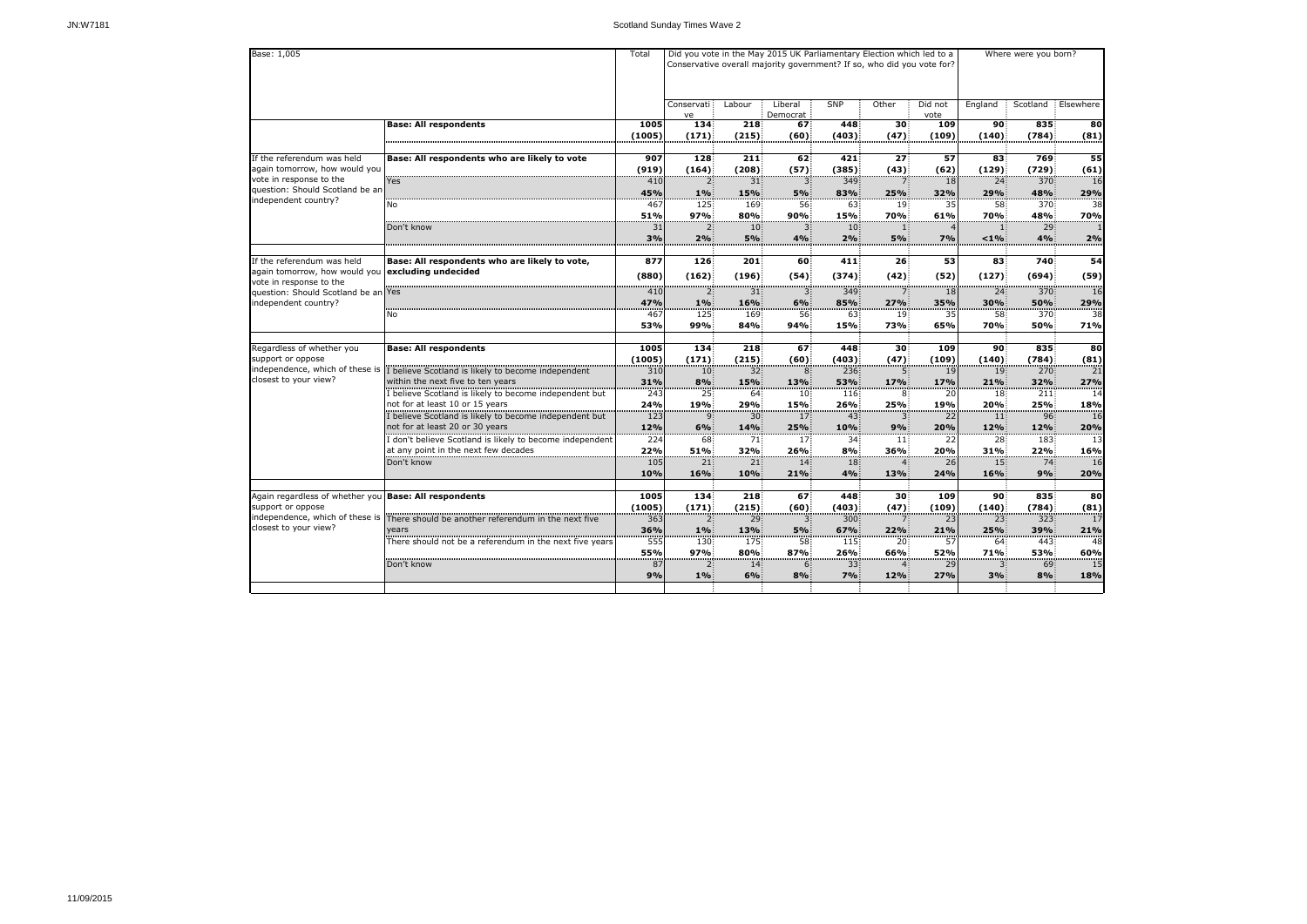| Base: 1,005                                                   |                                              | Total             |                                                 |                        |                        | Gender X Age                     |                           |                               | <b>SEG</b>                     | How did you vote in response to<br>the question: Should Scotland be<br>an independent country? |                       |                        |                                 |  |
|---------------------------------------------------------------|----------------------------------------------|-------------------|-------------------------------------------------|------------------------|------------------------|----------------------------------|---------------------------|-------------------------------|--------------------------------|------------------------------------------------------------------------------------------------|-----------------------|------------------------|---------------------------------|--|
|                                                               |                                              |                   | Male x 18- Male x 35- Male x 55+ Female x<br>34 | 54                     |                        | $18 - 34$                        | Female x<br>$35 - 54$     | Female x<br>$55+$             | ABC1                           | C <sub>2</sub> DE                                                                              | Yes                   | No                     | Did not<br>vote                 |  |
|                                                               | <b>Base: All respondents</b>                 | 1005<br>(1005)    | 149<br>(68)                                     | 168<br>(186)           | 166<br>(214)           | 151<br>(154)                     | 176<br>(220)              | <b>196</b><br>(163)           | 459<br>(687)                   | 546<br>(318)                                                                                   | 431<br>(477)          | 533<br>(487)           | 41<br>(41)                      |  |
| Do you believe Scotland would<br>be financially better off or | <b>Base: All respondents</b>                 | 1005<br>(1005)    | 149<br>(68)                                     | 168<br>(186)           | 166<br>(214)           | 151<br>(154)                     | 176<br>(220)              | 196<br>(163)                  | 459<br>(687)                   | 546<br>(318)                                                                                   | 431<br>(477)          | 533<br>(487)           | 41<br>(41)                      |  |
| financially worse off as an<br>independent country?           | 5 - Much better off                          | 194<br>19%        | 45 <sup>3</sup><br>30%                          | 42<br>25%              | 26<br>15%              | 21<br>14%                        | 34<br>19%                 | 27<br>14%                     | 63<br>14%                      | 131<br>24%                                                                                     | 188<br>44%            | 6<br>1%                | $< 1\%$                         |  |
|                                                               | 4 - Slightly better off                      | 168<br>17%        | 19 <sup>3</sup><br>12%                          | 25<br>15%              | 20:<br>12%             | 42 <sup>3</sup><br>28%           | 26<br>15%                 | 36<br>19%                     | 69<br>15%                      | 100<br>18%                                                                                     | 128<br>30%            | 33 <sup>3</sup><br>6%  | -7<br>16%                       |  |
|                                                               | 3 - No better or worse off                   | 103<br>10%        | 12 <sub>1</sub><br>8%                           | 13<br>8%               | 25 <sub>1</sub><br>15% | 14 <sup>3</sup><br>9%            | 22 <sup>3</sup><br>13%    | 16<br>8%                      | 50 <sup>1</sup><br>11%         | 54<br>10%                                                                                      | 48<br><b>11%</b>      | 53<br>10%              | $\overline{2}$<br>6%            |  |
|                                                               | 2 - Slightly worse off                       | 125<br>12%        | 24 <sup>2</sup><br>16%                          | 22<br>13%              | 23:<br>14%             | 13 <sup>2</sup><br>9%            | 17 <sup>1</sup><br>9%     | 26<br>14%                     | 68<br>15%                      | 57<br>10%                                                                                      | 15 <sub>1</sub><br>3% | 103<br>19%             | $\overline{7}$<br>17%           |  |
|                                                               | 1 - Much worse off                           | 332<br>33%        | 38 <sup>3</sup><br>26%                          | 51<br>30%              | 69<br>42%              | 41<br>27%                        | 55<br>31%                 | 77<br>40%                     | 178<br>39%                     | 154<br>28%                                                                                     | 30 <sup>2</sup><br>7% | 291<br>55%             | 11<br>27%                       |  |
|                                                               | Don't know                                   | 83<br>8%          | 12 <sup>2</sup><br>8%                           | 15 <sup>2</sup><br>9%  | 2%                     | 19 <sup>3</sup><br>13%           | $22^{\frac{1}{2}}$<br>12% | -12<br>6%                     | 33 <sup>3</sup><br>7%          | 50<br>9%                                                                                       | 22:<br>5%             | 47<br>9%               | 13<br>33%                       |  |
|                                                               | NET: Better off                              | 362               | 63                                              | 67                     | 45                     | 63                               | 60 <sup>3</sup>           | 64                            | 132                            | 231                                                                                            | 316                   | 39 <sup>1</sup>        | 7                               |  |
|                                                               | NET: Worse off                               | 36%<br>456        | 43%<br>62                                       | 40%<br>73              | 27%<br>92              | 42%<br>54                        | 34%<br>71                 | 33%<br>104                    | 29%<br>246                     | 42%<br>210                                                                                     | <b>73%</b><br>44      | 7%<br>394              | 17%<br>18                       |  |
|                                                               | Mean score                                   | 45%<br>2.7        | 41%<br>3.1                                      | 44%<br>2.9             | <b>55%</b><br>2.4      | 36%<br>2.9                       | 41%<br>2.8 <sup>1</sup>   | 53%<br>2.5                    | <b>53%</b><br>2.5              | 39%<br>3.0                                                                                     | 10%<br>4.1            | 74%<br>1.7             | 44%<br>2.2                      |  |
| A Scottish parliamentary<br>election is due to take place in  | Base: All respondents who are likely to vote | 848<br>(866)      | 115<br>(53)                                     | 149<br>(164)           | 155<br>(203)           | 111<br>(113)                     | 146<br>(187)              | 173<br>(146)                  | 405<br>(605)                   | 443<br>(261)                                                                                   | 395<br>(435)          | 447<br>(419)           | $\overline{\mathbf{z}}$<br>(12) |  |
| May 2016 - who do you think<br>you will vote for with your    | <b>SNP</b>                                   | 394<br>46%        | 60<br>52%                                       | 75<br>50%              | 67 <sup>3</sup><br>43% | 50 <sup>1</sup><br>45%           | 78<br>53%                 | 65<br>38%                     | 169<br>42%                     | $\overline{225}$<br>51%                                                                        | 325<br>82%            | 67 <sup>3</sup><br>15% | $\overline{2}$<br>29%           |  |
| constituency vote?                                            | Labour                                       | 176<br>21%        | 29<br>25%                                       | 30 <sup>°</sup><br>20% | 42<br>27%              | 26 <sup>2</sup><br>23%           | 19<br>13%                 | 30<br>17%                     | 70<br>17%                      | 106<br>24%                                                                                     | 27 <sup>2</sup><br>7% | 149<br>33%             | $\mathbf 0$<br>4%               |  |
|                                                               | Conservative                                 | <b>103</b><br>12% | $\mathbf{D}$<br>4%                              | 17.<br>12%             | <b>22</b><br>14%       | 9.<br>8%                         | 18.<br>13%                | 32 J<br>19%                   | 64<br>16%                      | <sup>40</sup><br>9%                                                                            | 12:<br>3%             | 91:<br>20%             | 13%                             |  |
|                                                               | Liberal Democrat                             | 46<br><b>5%</b>   | 8<br>7%                                         | 6<br>4%                | 13 <sub>1</sub><br>8%  | $1\%$                            | 6:<br>4%                  | -11<br>6%                     | 37 <sup>1</sup><br>9%          | 8<br>2%                                                                                        | 3.<br>$< 1\%$         | 43<br><b>10%</b>       | 0<br>$\boldsymbol{0}$           |  |
|                                                               | <b>Green Party</b>                           | 21<br>2%          | 3 <sup>1</sup><br>2%                            | $< 1\%$                | $\mathbf{3}$<br>2%     | 9 <sup>°</sup><br>8%             | 2 <sup>1</sup><br>2%      | $\overline{\mathsf{3}}$<br>2% | 9 <sub>1</sub><br>2%           | 12<br>3%                                                                                       | 11<br>3%              | 10<br>2%               | $\overline{0}$<br>$\bf{0}$      |  |
|                                                               | UKIP                                         | 16<br>2%          | $\mathbf{0}$<br>$\mathbf{0}$                    | 5.<br>4%               | 3 <sup>2</sup><br>2%   | $\overline{2}$<br>2%             | 2:<br>1%                  | 2%                            | 10 <sup>1</sup><br>2%          | $1\%$                                                                                          | $2 -$<br>$< 1\%$      | 13:<br>3%              | $\mathbf{1}$<br>13%             |  |
|                                                               | Other                                        |                   | $\mathbf{0}$                                    | $\mathbf{0}$           | $\overline{0}$         | $\mathbf{0}$                     |                           |                               | $\overline{0}$<br>$\mathbf{0}$ |                                                                                                | $\overline{0}$        |                        | $\boldsymbol{0}$                |  |
|                                                               | Don't Know                                   | < 1%<br>91<br>11% | $\mathbf{0}$<br>10 <sup>1</sup><br>9%           | 14<br><b>10%</b>       | 4%                     | $\mathbf{0}$<br>15<br><b>13%</b> | $< 1\%$<br>19<br>13%      | 27<br>16%                     | 46<br><b>11%</b>               | $< 1\%$<br>45<br>10%                                                                           | 15 <sup>1</sup><br>4% | $< 1\%$<br>73<br>16%   | $\bf{0}$<br>41%                 |  |
|                                                               |                                              |                   |                                                 |                        |                        |                                  |                           |                               |                                |                                                                                                |                       |                        |                                 |  |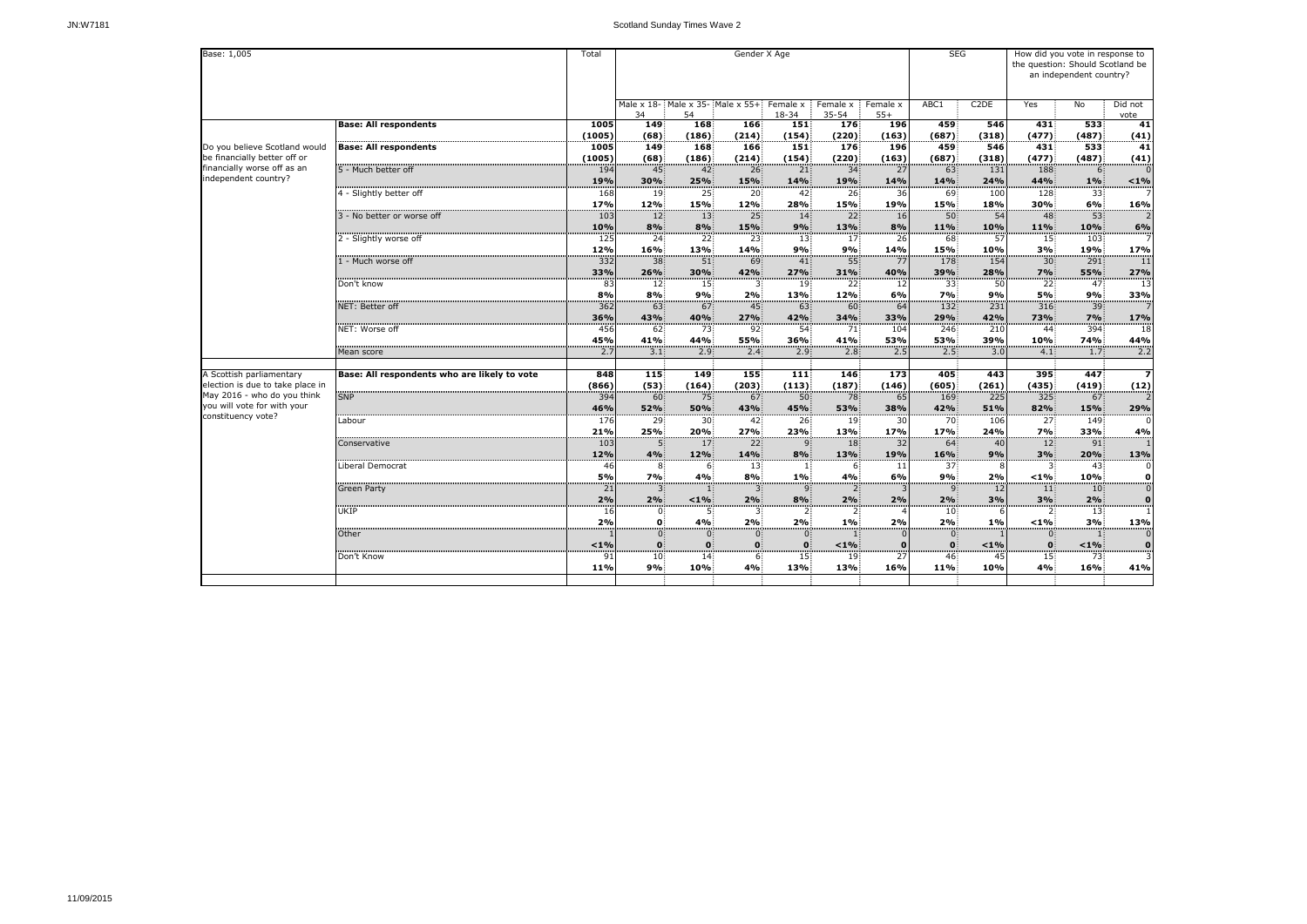| Base: 1,005                                                     |                                              | Total            |                             |                       | Did you vote in the May 2015 UK Parliamentary Election which led to a<br>Conservative overall majority government? If so, who did you vote for? |                           | Where were you born?       |                 |                        |                               |                 |
|-----------------------------------------------------------------|----------------------------------------------|------------------|-----------------------------|-----------------------|-------------------------------------------------------------------------------------------------------------------------------------------------|---------------------------|----------------------------|-----------------|------------------------|-------------------------------|-----------------|
|                                                                 |                                              |                  | Conservati<br>ve            | Labour                | Liberal<br>Democrat                                                                                                                             | <b>SNP</b>                | Other                      | Did not<br>vote | England                | Scotland                      | Elsewhere       |
|                                                                 | <b>Base: All respondents</b>                 | 1005             | 134                         | 218                   | 67                                                                                                                                              | 448                       | 30 <sup>°</sup>            | 109             | 90                     | 835                           | 80              |
| Do you believe Scotland would                                   | <b>Base: All respondents</b>                 | (1005)<br>1005   | (171)<br>134                | (215)<br>218          | (60)<br>67                                                                                                                                      | (403)<br>448              | (47)<br>30 <sub>3</sub>    | (109)<br>109    | (140)<br>90            | (784)<br>835                  | (81)<br>80      |
| be financially better off or                                    |                                              | (1005)           | (171)                       | (215)                 | (60)                                                                                                                                            | (403)                     | (47)                       | (109)           | (140)                  | (784)                         | (81)            |
| financially worse off as an<br>independent country?             | 5 - Much better off                          | 194              | 1                           | 9                     | $\mathbf{0}$                                                                                                                                    | 171                       | 5.                         |                 | 12                     | 177                           | 6               |
|                                                                 | 4 - Slightly better off                      | 19%<br>168       | $1\%$                       | 4%<br>17              | $\mathbf{0}$<br>4                                                                                                                               | 38%<br>131.               | <b>17%</b><br>$\mathbf{1}$ | 8%<br>13        | 13%<br>11              | 21%<br>145                    | 7%<br>12        |
|                                                                 |                                              | 17%              | $1\%$                       | 8%                    | 6%                                                                                                                                              | 29%                       | 4%                         | 12%             | 12%                    | 17%                           | 15%             |
|                                                                 | 3 - No better or worse off                   | 103              | 6 <sup>1</sup>              | 20 <sub>1</sub>       | 6                                                                                                                                               | 64 <sup>°</sup>           | $3^{\circ}$                |                 | $\overline{4}$         | 97:                           | 3               |
|                                                                 |                                              | 10%              | 4%                          | 9%                    | 9%                                                                                                                                              | 14%                       | 10%                        | 5%              | 5%                     | 12%                           | 3%              |
|                                                                 | 2 - Slightly worse off                       | 125<br>12%       | 27:<br>20%                  | 44:<br>20%            | 8.<br>11%                                                                                                                                       | 21<br>5%                  | 4.<br>13%                  | 21<br>19%       | 13 <sup>1</sup><br>14% | 91<br>11%                     | 21<br>26%       |
|                                                                 | 1 - Much worse off                           | 332              | 96                          | 116                   | 46                                                                                                                                              | 28                        | 12 <sub>1</sub>            | 33              | 48                     | 256                           | $\overline{28}$ |
|                                                                 |                                              | 33%              | 71%                         | 53%                   | 69%                                                                                                                                             | 6%                        | 40%                        | 31%             | 53%                    | 31%                           | 35%             |
|                                                                 | Don't know                                   | 83<br>8%         | $\mathbf{A}$<br>3%          | 13 <sub>1</sub><br>6% | 2.<br>3%                                                                                                                                        | 33:<br>7%                 | 5.<br>16%                  | 27<br>24%       | 3%                     | 69<br>8%                      | 11<br>14%       |
|                                                                 | NET: Better off                              | $\overline{362}$ | $\overline{2}$              | 26 <sup>3</sup>       | 4.                                                                                                                                              | 302                       | 6                          | 22              | 23                     | 322                           | 18              |
|                                                                 |                                              | 36%              | $1\%$                       | 12%                   | 6%                                                                                                                                              | 67%                       | 20%                        | 21%             | 25%                    | 39%                           | 22%             |
|                                                                 | NET: Worse off                               | 456              | 122                         | 159                   | 54 <sup>3</sup>                                                                                                                                 | 50 <sup>3</sup>           | 16 <sup>3</sup>            | 55              | $60^{\circ}$           | 347                           | 49              |
|                                                                 |                                              | 45%              | 91%                         | <b>73%</b>            | 81%                                                                                                                                             | 11%                       | <b>53%</b>                 | 50%             | 67%                    | 42%                           | 61%             |
|                                                                 | Mean score                                   | 2.7              | 1.3                         | 1.8                   | 1.5                                                                                                                                             | 4.0                       | 2.3 <sup>1</sup>           | 2.3             | 2.2                    | 2.9                           | 2.2             |
| A Scottish parliamentary                                        | Base: All respondents who are likely to vote | 848              | 124                         | 200                   | 63                                                                                                                                              | 405                       | 26 <sup>2</sup>            | 31              | 79                     | 721                           | 48              |
| election is due to take place in<br>May 2016 - who do you think |                                              | (866)            | (161)                       | (196)                 | (58)                                                                                                                                            | (377)                     | (41)                       | (33)            | (122)                  | (691)                         | (53)            |
| you will vote for with your                                     | <b>SNP</b>                                   | 394<br>46%       | $\boldsymbol{\Delta}$<br>3% | 13 <sup>3</sup><br>6% | $2^{\circ}$<br>3%                                                                                                                               | 364<br>90%                | $\mathbf{1}$<br>2%         | 11<br>35%       | 21<br>27%              | 358<br>50%                    | 14<br>30%       |
| constituency vote?                                              | Labour                                       | 176              | 11:                         | 141                   | 3:                                                                                                                                              | 14 <sup>1</sup>           | 3.                         |                 | 18 <sup>1</sup>        | 147                           | 11              |
|                                                                 |                                              | 21%              | 9%                          | 71%                   | 4%                                                                                                                                              | 3%                        | 13%                        | 14%             | 23%                    | 20%                           | 22%             |
|                                                                 | Conservative                                 | 103              | 90                          | 3 <sup>1</sup>        | 7.                                                                                                                                              | 2:                        | $0^{\circ}$                |                 | 15 <sub>1</sub>        | 83                            | 6               |
|                                                                 | Liberal Democrat                             | 12%<br>46        | 73%<br>$\mathbf{3}$         | $1\%$<br>6.           | 11%<br>36 <sup>2</sup>                                                                                                                          | $< 1\%$<br>$\mathbf{1}$ : | $< 1\%$<br>$0^{\circ}$     | 5%              | 19%<br>9.              | <b>11%</b><br>30 <sup>2</sup> | 12%<br>7        |
|                                                                 |                                              | 5%               | 2%                          | 3%                    | 58%                                                                                                                                             | $< 1\%$                   | $\mathbf{0}$               | 2%              | 11%                    | 4%                            | 14%             |
|                                                                 | <b>Green Party</b>                           | 21               | 0 <sup>1</sup>              | 3 <sup>1</sup>        | $\mathbf{4}$                                                                                                                                    | 5 <sub>1</sub>            | 7 <sup>1</sup>             |                 | $\mathbf{4}$           | 15                            | 2               |
|                                                                 |                                              | 2%               | $\mathbf{0}$                | $1\%$                 | 7%                                                                                                                                              | $1\%$                     | 26%                        | 7%              | 5%                     | 2%                            | 3%              |
|                                                                 | UKIP                                         | 16<br>2%         | $\overline{2}$<br>2%        | 6.<br>3%              | $\mathbf{1}$<br>2%                                                                                                                              | 2:<br>$< 1\%$             | 4<br><b>17%</b>            | O               | 3%                     | 14 <sup>2</sup><br>2%         | 0<br>$< 1\%$    |
|                                                                 | Other                                        |                  | $\overline{0}$              | 0 <sup>1</sup>        | $\mathbf{0}$                                                                                                                                    | $0^{\circ}$               | $\mathbf{1}$               |                 | $\overline{0}$         | $\mathbf{0}$                  | $\mathbf{1}$    |
|                                                                 |                                              | $< 1\%$          | $\mathbf{0}$                | $\mathbf{0}$          | $\mathbf{0}$                                                                                                                                    | $\mathbf{0}$              | 5%                         | $\bf{0}$        | $\mathbf{0}$           | $\mathbf{0}$                  | 3%              |
|                                                                 | Don't Know                                   | 91               | 14                          | 29                    | 10 <sup>1</sup>                                                                                                                                 | 18 <sup>1</sup>           | 9.                         | 11              | 9.                     | 75                            | -7              |
|                                                                 |                                              | 11%              | <b>11%</b>                  | 14%                   | 16%                                                                                                                                             | 4%                        | 36%                        | 37%             | 12%                    | 10%                           | 15%             |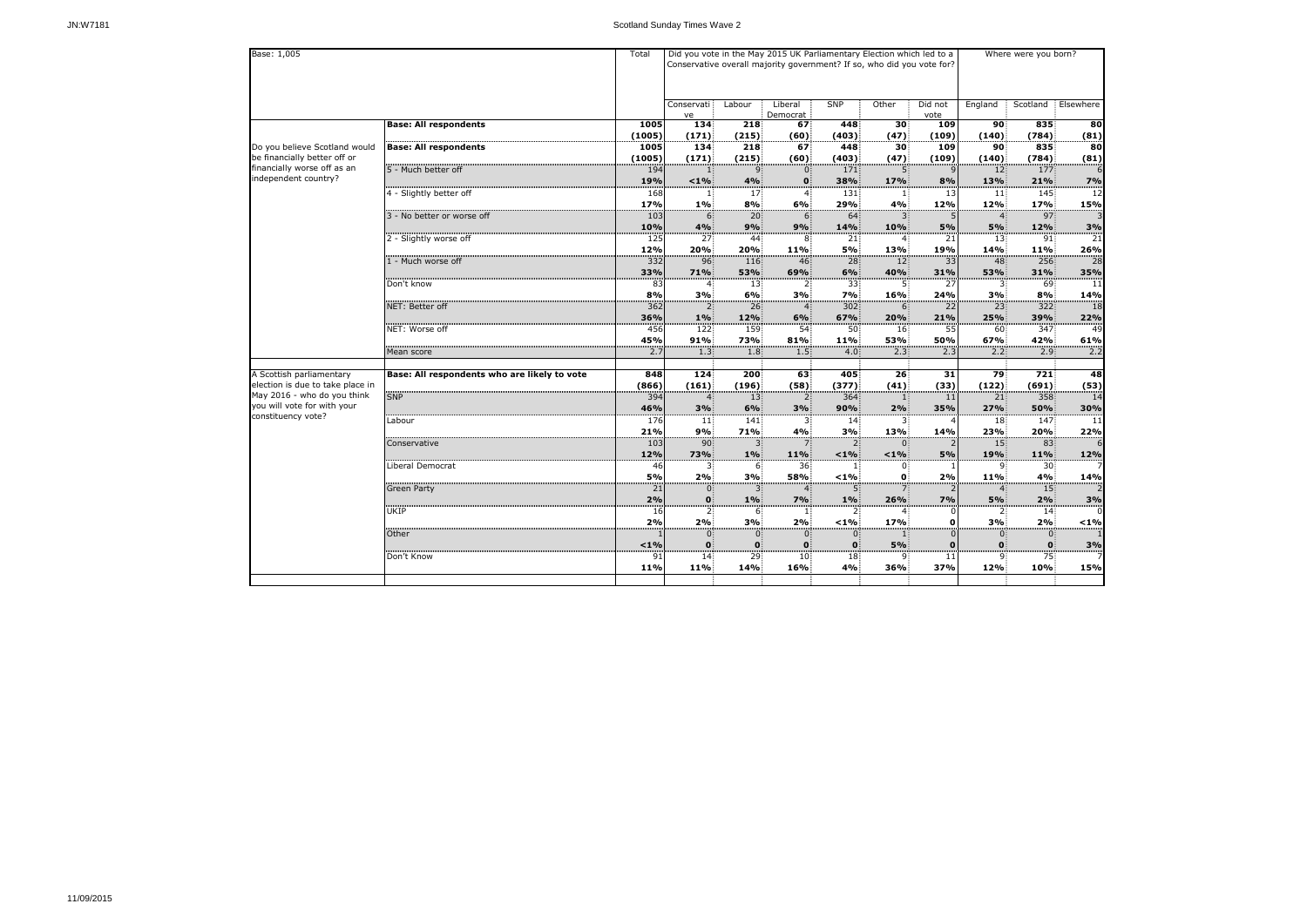| Base: 1,005                                                     |                                               |              |                                        |                              | Gender X Age         |                            |                         | <b>SEG</b>        |                       | How did you vote in response to<br>the question: Should Scotland be<br>an independent country? |                       |                  |                                             |
|-----------------------------------------------------------------|-----------------------------------------------|--------------|----------------------------------------|------------------------------|----------------------|----------------------------|-------------------------|-------------------|-----------------------|------------------------------------------------------------------------------------------------|-----------------------|------------------|---------------------------------------------|
|                                                                 |                                               |              | Male x 18- Male x 35- Male x 55+<br>34 | 54                           |                      | Female x<br>18-34          | Female x<br>$35 - 54$   | Female x<br>$55+$ | ABC1                  | C <sub>2</sub> DE                                                                              | Yes                   | No               | Did not                                     |
|                                                                 | <b>Base: All respondents</b>                  | 1005         | 149                                    | <b>168</b>                   | 166                  | 151                        | 176                     | <b>196</b>        | 459                   | 546                                                                                            | 431                   | 533              | vote<br>41                                  |
|                                                                 |                                               | (1005)       | (68)                                   | (186)                        | (214)                | (154)                      | (220)                   | (163)             | (687)                 | (318)                                                                                          | (477)                 | (487)            | (41)                                        |
| A Scottish parliamentary                                        | Base: All respondents who are likely to vote, | 757          | 105                                    | 135                          | 149                  | 96 <sup>2</sup>            | 126                     | 146               | 359                   | 398                                                                                            | 380                   | 373              | 4                                           |
| election is due to take place in<br>May 2016 - who do you think | excluding undecided                           | (773)        | (48)                                   | (150)                        | (194)                | (95)                       | (162)                   | (124)             | (538)                 | (235)                                                                                          | (413)                 | (352)            | (8)                                         |
| you will vote for with your                                     | <b>SNP</b>                                    | 394          | 60                                     | 75                           | 67                   | 50                         | 78                      | 65                | 169                   | 225                                                                                            | 325                   | 67               | $\overline{2}$                              |
| constituency vote?                                              |                                               | 52%          | 57%                                    | 55%                          | 45%                  | 51%                        | 62%                     | 45%               | 47%                   | 56%                                                                                            | 86%                   | 18%              | 49%                                         |
|                                                                 | Labour                                        | 176<br>23%   | 29<br>28%                              | 30 <sup>2</sup><br>22%       | 42<br>28%            | 26<br>27%                  | 19 <sup>3</sup><br>15%  | 30<br>21%         | 70<br><b>20%</b>      | 106<br>27%                                                                                     | 27<br>7%              | 149<br>40%       | 0<br>7%                                     |
|                                                                 | Conservative                                  | 103          | 5 <sub>1</sub>                         | 17 <sup>1</sup>              | 22 <sup>1</sup>      | 9                          | 18 <sup>3</sup>         | 32                | 64                    | 40                                                                                             | 12 <sup>1</sup>       | 91               | 1                                           |
|                                                                 |                                               | 14%          | 5%                                     | 13%                          | 15%                  | 9%                         | 14%                     | 22%               | 18%                   | 10%                                                                                            | 3%                    | 24%              | 22%                                         |
|                                                                 | Liberal Democrat                              | 46           | 8                                      | 6                            | 13                   |                            | 6                       | 11                | 37                    |                                                                                                | 3                     | 43               | 0                                           |
|                                                                 |                                               | 6%           | 8%                                     | 4%                           | 9%                   | 2%                         | 5%                      | 8%                | 10%                   | 2%                                                                                             | $< 1\%$               | 11%              | 0                                           |
|                                                                 | <b>Green Party</b>                            | 21           | 3                                      |                              | $\mathbf{3}$         | 9                          | $2^{\circ}$             |                   | 9                     | 12                                                                                             | 11                    | 10 <sub>i</sub>  | $\overline{0}$                              |
|                                                                 |                                               | 3%           | 3%                                     | $< 1\%$                      | 2%                   | 9%                         | 2%                      | 2%                | 3%                    | 3%                                                                                             | 3%                    | 3%               | $\bf{0}$                                    |
|                                                                 | UKIP                                          | 16           | $\mathbf{0}$                           |                              |                      |                            |                         |                   | 10 <sub>1</sub>       |                                                                                                | 2:                    | 13               | <br>1                                       |
|                                                                 |                                               | 2%           | $\mathbf{0}$                           | 4%                           | 2%                   | 2%                         | 1%                      | 3%                | 3%                    | 2%                                                                                             | $< 1\%$               | 4%               | 23%                                         |
|                                                                 | Other                                         | $< 1\%$      | $\mathbf{0}$<br>$\mathbf{0}$           | $\mathbf{0}$<br>$\mathbf{0}$ | 0                    | $\overline{0}$<br>$\Omega$ | $1\%$                   |                   | $\mathbf{0}$          | $< 1\%$                                                                                        | 0.                    | < 1%             | $\boldsymbol{0}$<br>$\bf{0}$                |
|                                                                 |                                               |              |                                        |                              |                      |                            |                         |                   |                       |                                                                                                |                       |                  |                                             |
| Who do you think you will vote<br>for with your regional vote?  | Base: All respondents who are likely to vote  | 848<br>(866) | 115<br>(53)                            | 149<br>(164)                 | 155<br>(203)         | 111<br>(113)               | 146<br>(187)            | 173<br>(146)      | 405<br>(605)          | 443<br>(261)                                                                                   | 395<br>(435)          | 447<br>(419)     | $\overline{\mathbf{z}}$<br>(12)             |
| (Likely to vote)                                                | <b>SNP</b>                                    | 365          | 54 <sub>5</sub>                        | 66                           | 62 <sub>1</sub>      | 48                         | 76                      | 59                | 155                   | 211                                                                                            | 296                   | 67               | $\overline{2}$                              |
|                                                                 |                                               | 43%          | 47%                                    | 45%                          | 40%                  | 43%                        | 52%                     | 34%               | 38%                   | 48%                                                                                            | 75%                   | 15%              | 29%                                         |
|                                                                 | Labour                                        | 172          | 29                                     | 25                           | 40                   | 21                         | 23                      | 33                | 65                    | 107                                                                                            | 28                    | 144              | 0                                           |
|                                                                 |                                               | 20%          | 25%                                    | 17%                          | 26%                  | 19%                        | <b>16%</b>              | 19%               | 16%                   | 24%                                                                                            | 7%                    | 32%              | 4%                                          |
|                                                                 | Conservative                                  | 116          | $\overline{4}$                         | 23                           | 25 <sub>1</sub>      | $ 11\rangle$               | 20 <sub>1</sub>         | 33                | 73                    | 44                                                                                             | 16 <sup>2</sup>       | 100              |                                             |
|                                                                 |                                               | 14%          | 3%<br>$\Omega$ .                       | 15%                          | 16%                  | 10%                        | 14%<br>3 <sup>2</sup>   | 19%               | 18%                   | 10%<br>21                                                                                      | 4%                    | 22%              | 16%<br>$\Omega$                             |
|                                                                 | Green Party                                   | 48<br>6%     | 8%                                     | 9.<br>6%                     | 7 <sup>1</sup><br>4% | 12 <sub>1</sub><br>11%     | 2%                      | 4%                | 27 <sup>2</sup><br>7% | <b>5%</b>                                                                                      | 31<br>8%              | 16<br>4%         | O                                           |
|                                                                 | Liberal Democrat                              | 45           | 11                                     | $\overline{5}$               | 13                   |                            | $5^{\circ}$             | 12                | 37 <sup>1</sup>       | 8I                                                                                             |                       | 40               | $\mathbf 0$                                 |
|                                                                 |                                               | 5%           | 9%                                     | 3%                           | 8%                   | $1\%$                      | 3%                      | 7%                | 9%                    | 2%                                                                                             | $1\%$                 | 9%               | $\bf{0}$                                    |
|                                                                 | UKIP                                          | 20           | $\mathbf{0}$                           | 7.                           | 3.                   | $\overline{2}$             | 3                       |                   | $\ket{11}$            |                                                                                                |                       | 16 <sup>2</sup>  | 1                                           |
|                                                                 |                                               | 2%           | $\mathbf{0}$                           | 4%                           | 2%                   | 2%                         | 2%                      | 3%                | 3%                    | 2%                                                                                             | $1\%$                 | 4%               | 13%                                         |
|                                                                 | <b>Other</b>                                  |              | $\mathbf{0}$                           | $\mathbf{0}$                 |                      | $\overline{0}$             | $\mathbf{1}$            |                   | $\vert 1 \vert$       |                                                                                                | $\vert 1 \vert$       |                  | $\mathbf 0$                                 |
|                                                                 |                                               | $< 1\%$      | $\mathbf{0}$                           | $\mathbf{0}$                 | $< 1\%$              | $\mathbf{0}$               | $< 1\%$                 |                   | $< 1\%$               | $< 1\%$                                                                                        | $< 1\%$               | $< 1\%$          | $\bf{0}$                                    |
|                                                                 | Don't Know                                    | 80<br>9%     | 8.<br>7%                               | 14 <sub>1</sub><br>10%       | 3%                   | 16<br><b>14%</b>           | 15 <sup>3</sup><br>10%: | 23<br>14%         | 37 <sup>1</sup><br>9% | -43<br>10%                                                                                     | 15 <sub>1</sub><br>4% | 63<br><b>14%</b> | $\overline{\overline{\overline{3}}}$<br>38% |
|                                                                 |                                               |              |                                        |                              |                      |                            |                         |                   |                       |                                                                                                |                       |                  |                                             |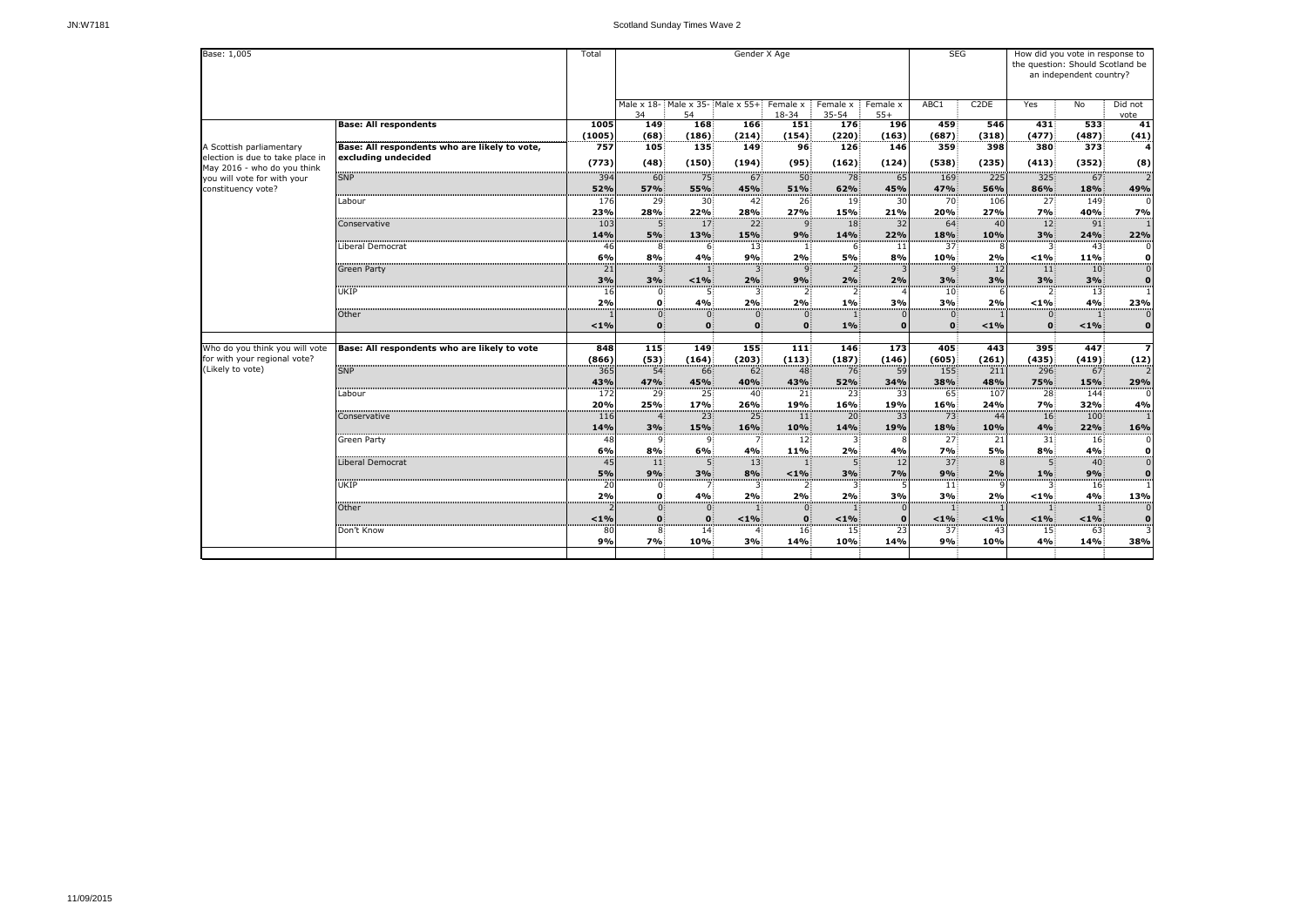| Base: 1,005                                                     |                                               | Total    | Did you vote in the May 2015 UK Parliamentary Election which led to a<br>Conservative overall majority government? If so, who did you vote for? |                     |                         | Where were you born?      |                 |                 |                                |                             |                 |
|-----------------------------------------------------------------|-----------------------------------------------|----------|-------------------------------------------------------------------------------------------------------------------------------------------------|---------------------|-------------------------|---------------------------|-----------------|-----------------|--------------------------------|-----------------------------|-----------------|
|                                                                 |                                               |          | Conservati<br>ve                                                                                                                                | Labour              | Liberal<br>Democrat     | <b>SNP</b>                | Other           | Did not<br>vote | England                        | Scotland                    | Elsewhere       |
|                                                                 | <b>Base: All respondents</b>                  | 1005     | 134                                                                                                                                             | 218                 | 67                      | 448                       | 30 <sup>2</sup> | 109             | 90                             | 835                         | $\overline{80}$ |
|                                                                 |                                               | (1005)   | (171)                                                                                                                                           | (215)               | (60)                    | (403)                     | (47)            | (109)           | (140)                          | (784)                       | (81)            |
| A Scottish parliamentary                                        | Base: All respondents who are likely to vote, | 757      | 110                                                                                                                                             | 171                 | 53                      | 387                       | 17 <sup>1</sup> | 19              | 69                             | 647                         | 41              |
| election is due to take place in<br>May 2016 - who do you think | excluding undecided                           | (773)    | (145)                                                                                                                                           | (169)               | (49)                    | (360)                     | (30)            | (20)            | (106)                          | (622)                       | (45)            |
| you will vote for with your                                     | <b>SNP</b>                                    | 394      | $\overline{4}$                                                                                                                                  | 13 <sup>2</sup>     | $\overline{2}$          | 364                       | 1:              | 11              | 21                             | 358                         | 14              |
| constituency vote?                                              |                                               | 52%      | 4%                                                                                                                                              | 7%                  | 3%                      | 94%                       | 3%              | 56%             | 30%                            | <b>55%</b>                  | 35%             |
|                                                                 | Labour                                        | 176      | 11                                                                                                                                              | 141                 | 3.                      | 14:                       |                 |                 | 18                             | 147                         | 11              |
|                                                                 |                                               | 23%      | 10%                                                                                                                                             | 83%                 | 5%                      | 4%                        | 20%             | 22%             | 26%                            | 23%                         | 26%             |
|                                                                 | Conservative                                  | 103      | 90                                                                                                                                              | 3                   | 7 <sup>1</sup>          | $2^{\frac{1}{2}}$         | 0               |                 | 15 <sup>1</sup>                | 83                          | 6               |
|                                                                 |                                               | 14%      | 82%                                                                                                                                             | 2%                  | 13%                     | $< 1\%$                   | $1\%$           | 9%              | 22%                            | 13%                         | <b>14%</b>      |
|                                                                 | Liberal Democrat                              | 46       | 3.                                                                                                                                              | 6.                  | 36                      |                           | 0               |                 | 9.                             | 30                          | 7               |
|                                                                 |                                               | 6%       | 2%                                                                                                                                              | 3%                  | 69%                     | $< 1\%$                   | $\mathbf{0}$    | 3%              | 13%                            | 5%                          | 17%             |
|                                                                 | <b>Green Party</b>                            | 21       | 0                                                                                                                                               | 3.                  | $\overline{4}$          | 5.                        | 7:              |                 | $\overline{4}$                 | 15                          | 2               |
|                                                                 |                                               | 3%       | $\mathbf{0}$                                                                                                                                    | 2%                  | 8%                      | 1%                        | 41%             | 10%             | 6%                             | 2%                          | 4%              |
|                                                                 | <b>UKIP</b>                                   | 16       | $2^{\circ}$                                                                                                                                     | 6                   | $\mathbf{1}$            | 2 <sup>1</sup>            |                 |                 | $2^{\circ}$                    | 14.                         |                 |
| Other                                                           |                                               | 2%       | 2%                                                                                                                                              | 4%                  | 2%                      | $< 1\%$                   | 27%             | o               | 3%                             | 2%                          | $< 1\%$         |
|                                                                 |                                               | $< 1\%$  | $0^{\circ}$<br>$\mathbf{0}$                                                                                                                     | $\overline{0}$<br>0 | $\Omega$<br>$\mathbf 0$ | $0^-$<br>$\mathbf{0}$     | 8%              | 0               | $\overline{0}$<br>$\mathbf{0}$ | $0^{\circ}$<br>$\mathbf{0}$ | 3%              |
|                                                                 |                                               |          |                                                                                                                                                 |                     |                         |                           |                 |                 |                                |                             |                 |
| Who do you think you will vote                                  | Base: All respondents who are likely to vote  | 848      | 124                                                                                                                                             | 200                 | 63                      | 405                       | 26 <sub>5</sub> | 31              | 79                             | 721                         | 48              |
| for with your regional vote?                                    |                                               | (866)    | (161)                                                                                                                                           | (196)               | (58)                    | (377)                     | (41)            | (33)            | (122)                          | (691)                       | (53)            |
| (Likely to vote)                                                | <b>SNP</b>                                    | 365      | $\overline{4}$                                                                                                                                  | 13 <sup>3</sup>     | $\mathbf{2}$            | 337                       | 11              |                 | 20                             | 337                         | 9               |
|                                                                 |                                               | 43%      | 3%                                                                                                                                              | 6%                  | 4%                      | 83%                       | 3%              | 30%             | 25%                            | 47%                         | 19%             |
|                                                                 | Labour                                        | 172      | 9.                                                                                                                                              | 138                 | 3.                      | 16 <sup>2</sup>           | $\overline{4}$  |                 | 13                             | 146                         | 13              |
|                                                                 |                                               | 20%      | 7%                                                                                                                                              | 69%                 | 4%                      | 4%                        | 16%             | 8%              | 17%                            | <b>20%</b>                  | 27%             |
|                                                                 | Conservative                                  | 116      | 91                                                                                                                                              | 7 <sup>1</sup>      | 12 <sup>1</sup>         | $\overline{4}$            | 0 <sup>1</sup>  |                 | 17 <sup>1</sup>                | 91                          | 8               |
|                                                                 |                                               | 14%      | 73%                                                                                                                                             | 4%                  | 19%                     | 1%                        | 2%              | 4%              | 22%                            | 13%                         | <b>17%</b>      |
|                                                                 | <b>Green Party</b>                            | 48       | $\mathbf{0}$                                                                                                                                    | 7 <sup>1</sup>      | $\overline{4}$          | 26 <sup>2</sup>           | 8 <sub>1</sub>  |                 | 6 <sup>1</sup>                 | 36 <sub>1</sub>             |                 |
|                                                                 |                                               | 6%       | $\mathbf{0}$                                                                                                                                    | 4%                  | 7%                      | 6%                        | 31%             | 8%              | 8%                             | 5%                          | 12%             |
|                                                                 | Liberal Democrat                              | 45       | $3^{\circ}$                                                                                                                                     | 7.                  | 31                      | 4 <sub>1</sub>            | $0^{\circ}$     |                 | 12 <sub>1</sub>                | 30 <sub>1</sub>             | 4               |
|                                                                 |                                               | 5%       | 2%                                                                                                                                              | 4%                  | 49%                     | $< 1\%$                   | $\mathbf{0}$    | 4%              | 15%                            | 4%                          | 9%              |
|                                                                 | <b>UKIP</b>                                   | 20<br>2% | $5 -$<br>4%                                                                                                                                     | 6.<br>3%            | $\mathbf{1}$ :<br>2%    | 2 <sub>1</sub><br>$< 1\%$ | 4.<br>17%       | 4%              | 2 <sub>1</sub><br>3%           | 17 <sup>2</sup><br>2%       | 0<br>$< 1\%$    |
|                                                                 | Other                                         |          | 0 <sup>1</sup>                                                                                                                                  | $\mathbf{0}$        | $\mathbf{0}$            | $\mathbf{1}$ :            | $\mathbf{1}$    |                 | $0^{\circ}$                    | $\mathbf{1}$                | $\mathbf{1}$    |
|                                                                 |                                               | $< 1\%$  | $\mathbf{0}$                                                                                                                                    | $\mathbf{0}$        | $\mathbf{0}$            | $< 1\%$                   | 5%              |                 | $\mathbf{0}$                   | $1\%$                       | 3%              |
|                                                                 | Don't Know                                    | 80       | 12 <sub>1</sub>                                                                                                                                 | 21                  | 10 <sup>1</sup>         | 17 <sup>°</sup>           | 7:              | 13              | 9.                             | 64                          | $\overline{7}$  |
|                                                                 |                                               | 9%       | 10%                                                                                                                                             | $11\%$              | 16%                     | 4%                        | 27%             | 42%             | 12%                            | 9%                          | 14%             |
|                                                                 |                                               |          |                                                                                                                                                 |                     |                         |                           |                 |                 |                                |                             |                 |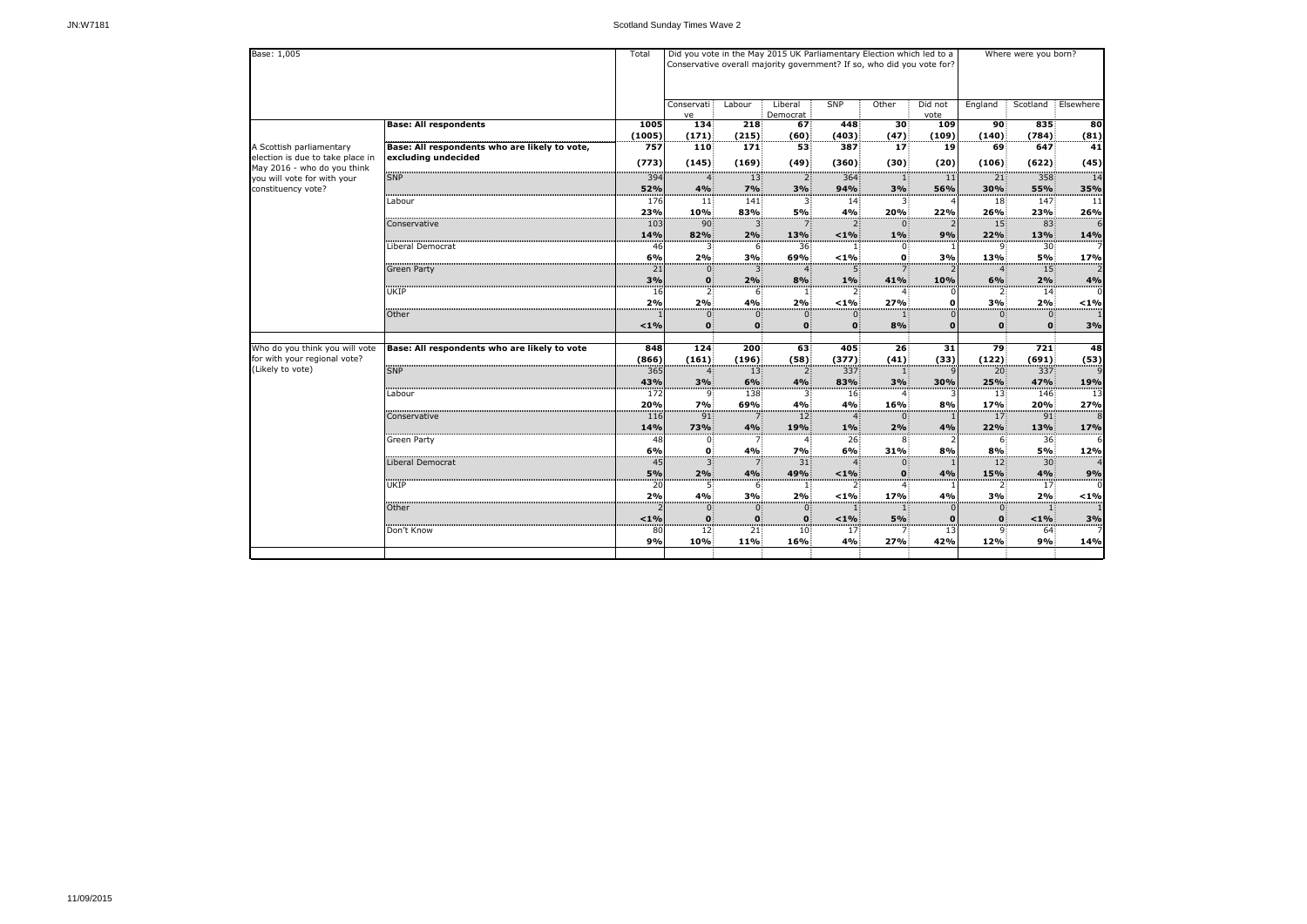| Base: 1,005                              |                                               |          |                                        | Gender X Age<br>Total    |                           |                       |                            |                   |                  |                   |                 | How did you vote in response to<br>the question: Should Scotland be<br>an independent country? |                                |  |  |
|------------------------------------------|-----------------------------------------------|----------|----------------------------------------|--------------------------|---------------------------|-----------------------|----------------------------|-------------------|------------------|-------------------|-----------------|------------------------------------------------------------------------------------------------|--------------------------------|--|--|
|                                          |                                               |          | Male x 18- Male x 35- Male x 55+<br>34 | 54                       |                           | Female x<br>18-34     | Female x<br>35-54          | Female x<br>$55+$ | ABC1             | C <sub>2</sub> DE | Yes             | No                                                                                             | Did not<br>vote                |  |  |
|                                          | <b>Base: All respondents</b>                  | 1005     | 149                                    | 168                      | 166                       | 151                   | 176                        | <b>196</b>        | 459              | 546               | 431             | 533                                                                                            | 41                             |  |  |
|                                          |                                               | (1005)   | (68)                                   | (186)                    | (214)                     | (154)                 | (220)                      | (163)             | (687)            | (318)             | (477)           | (487)                                                                                          | (41)                           |  |  |
| Who do you think you will vote           | Base: All respondents who are likely to vote, | 768      | 107                                    | 134                      | 151                       | 95                    | 131                        | 149               | 368              | 400               | 380             | 384                                                                                            | 5                              |  |  |
| for with your regional vote?             | excluding undecided                           | (787)    | (50)                                   | (149)                    | (197)                     | (96)                  | (167)                      | (128)             | (549)            | (238)             | (414)           | (364)                                                                                          | (9)                            |  |  |
| (Likely to vote, excluding<br>undecided) | <b>SNP</b>                                    | 365      | 54 <sup>3</sup>                        | 66                       | 62 <sup>3</sup>           | 48                    | 76                         | 59                | 155              | 211               | 296             | 67                                                                                             | ………<br>2                       |  |  |
|                                          |                                               | 48%      | 51%                                    | 49%                      | 41%                       | 50%                   | <b>58%</b>                 | 39%               | 42%              | 53%               | 78%             | 17%                                                                                            | 46%                            |  |  |
|                                          | Labour                                        | 172      | 29                                     | 25                       | 40                        | 21                    | 23                         | 33                | 65               | 107               | 28              | 144                                                                                            | $\mathbf 0$                    |  |  |
|                                          |                                               | 22%      | 27%                                    | 19%                      | 27%                       | 22%                   | 18%                        | 22%               | 18%              | 27%               | 7%              | 37%                                                                                            | 7%                             |  |  |
|                                          | Conservative                                  | 116      | $\overline{4}$                         | 23 <sup>3</sup>          | 25 <sup>1</sup>           | 11                    | $20^{\circ}$               | 33                | 73               | -44               | 16 <sup>1</sup> | 100                                                                                            |                                |  |  |
|                                          |                                               | 15%      | 4%                                     | 17%                      | 17%                       | 12%                   | 16%                        | 22%               | 20%              | 11%               | 4%              | 26%                                                                                            | 25%                            |  |  |
|                                          | <b>Green Party</b>                            | 48       | 9.                                     | 9.                       |                           | 12 <sub>i</sub>       | 3                          |                   | 27:              | -21               | 31              | 16                                                                                             | 0                              |  |  |
|                                          | Liberal Democrat                              | 6%       | 8%                                     | 7%<br>5 <sup>1</sup>     | 5%<br>13 <sup>3</sup>     | 13%                   | 2%<br>5.                   | 5%                | 7%<br>37         | <b>5%</b><br>8    | 8%              | 4%<br>40                                                                                       | 0<br>$\overline{\overline{0}}$ |  |  |
|                                          |                                               | 45<br>6% | 11<br>10%                              | 3%                       | 9%                        | < 1%                  | 3%                         | 12<br>8%          | 10%              | 2%                | 1%              | 10%                                                                                            | $\bf{0}$                       |  |  |
|                                          | UKIP                                          | 20       | 0                                      |                          |                           |                       |                            |                   | 11               |                   |                 | 16                                                                                             | $\mathbf{1}$                   |  |  |
|                                          |                                               | 3%       | $\mathbf{0}$                           | 5%                       | 2%                        | 2%                    | 2%                         | 3%                | 3%               | 2%                | $< 1\%$         | 4%                                                                                             | 21%                            |  |  |
|                                          | Other                                         |          | $\overline{0}$                         | $\mathbf{0}$             |                           | $\overline{0}$        |                            |                   |                  |                   |                 |                                                                                                | 0                              |  |  |
|                                          |                                               | $< 1\%$  | $\mathbf{0}$                           | $\mathbf{0}$             | $< 1\%$                   | $\mathbf{0}$          | $1\%$                      |                   | $< 1\%$          | $< 1\%$           | $< 1\%$         | < 1%                                                                                           | $\bf{0}$                       |  |  |
| Do you think the SNP winning             |                                               | 1005     | 149                                    | 168                      | 166                       | 151                   | 176                        | 196               | 459              | 546               | 431             | 533                                                                                            | 41                             |  |  |
| 56 of the 59 Scottish seats in           | <b>Base: All respondents</b>                  | (1005)   | (68)                                   | (186)                    | (214)                     | (154)                 | (220)                      | (163)             | (687)            | (318)             | (477)           | (487)                                                                                          |                                |  |  |
| May's General Election makes             | 5 - Much more likely                          | 256      | 37 <sup>3</sup>                        | 46                       | 46 <sup>3</sup>           | 35 <sup>2</sup>       | 49 <sup>1</sup>            | 44                | 100              | 156               | 195             | 58                                                                                             | $\frac{(41)}{3}$               |  |  |
| independence more or less                |                                               | 25%      | 25%                                    | 27%                      | 28%                       | 23%                   | 28%                        | 23%               | 22%              | 29%               | 45%             | 11%                                                                                            | 8%                             |  |  |
| likely?                                  | 4 - A bit more likely                         | 341      | 67                                     | 47                       | 55                        | 64                    | 58                         | 51                | 164              | 176               | 149             | 173                                                                                            | 19                             |  |  |
|                                          |                                               | 34%      | 45%                                    | 28%                      | 33%                       | 42%                   | 33%                        | 26%               | 36%              | 32%               | 35%             | 32%                                                                                            | 45%                            |  |  |
|                                          | 3 - Makes no difference                       | 288      | 29                                     | 56 <sub>5</sub>          | 52 <sup>2</sup>           | 30 <sub>1</sub>       | 48 <sup>3</sup>            | 74                | 147              | 141               | 68 <sup>3</sup> | 215                                                                                            | 6                              |  |  |
|                                          |                                               | 29%      | 19%                                    | <b>33%</b>               | 32%                       | 20%                   | 27%                        | 38%               | 32%              | 26%               | 16%             | 40%                                                                                            | 14%                            |  |  |
|                                          | 2 - A bit less likely                         | 22       | $\mathbf{r}$                           | 2 <sub>1</sub>           | $\mathbf{A}$ :            |                       | $\mathbf{P}$               |                   | 10 <sup>°</sup>  | 12                | $2^{\circ}$     | 20 <sub>1</sub>                                                                                |                                |  |  |
|                                          |                                               | 2%       | 2%                                     | $1\%$                    | 3%                        | 3%                    | 2%                         | 3%                | 2%               | 2%                | $< 1\%$         | 4%                                                                                             | O<br><br>0                     |  |  |
|                                          | 1 - A lot less likely                         | 13       | $3^{\circ}$                            | 2 <sub>1</sub>           | -11                       | $\overline{2}$        | $2^{\circ}$                |                   | 6.               |                   | 2.              | 10 <sub>1</sub>                                                                                |                                |  |  |
|                                          | Don't know                                    | 1%<br>85 | 2%<br>11                               | $1\%$<br>15 <sup>°</sup> | $< 1\%$<br>$\overline{7}$ | 2%<br>16 <sup>2</sup> | $< 1\%$<br>17 <sup>°</sup> | $1\%$<br>19       | $1\%$<br>31      | 1%<br>54          | $1\%$<br>14     | 2%<br>58                                                                                       | $\bf{0}$<br>14                 |  |  |
|                                          |                                               | 9%       | 7%                                     | 9%                       | 4%                        | 11%                   | 10%                        | 10%               | 7%               | 10%               | 3%              | 11%                                                                                            | 33%                            |  |  |
|                                          | NET: More likely                              | 597      | 103                                    | 92                       | 101                       | 98                    | 107                        | 95                | 265              | 332               | 344             | 230                                                                                            | 22                             |  |  |
|                                          |                                               | 59%      | 69%                                    | <b>55%</b>               | 61%                       | 65%                   | 61%                        | 48%               | <b>58%</b>       | 61%               | 80%             | 43%                                                                                            | 53%                            |  |  |
|                                          | NET: Less likely                              | 35       | 6                                      |                          |                           | -6                    | 5 <sub>1</sub>             |                   | 16 <sub>1</sub>  | 18                |                 | 30 <sub>1</sub>                                                                                | $\boldsymbol{0}$               |  |  |
|                                          |                                               | 3%       | 4%                                     | 2%                       | 3%                        | 4%                    | 3%                         | 4%                | 4%               | 3%                | $< 1\%$         | 6%                                                                                             | $\mathbf 0$                    |  |  |
|                                          | Mean score                                    | 3.9      | 3.9 <sup>1</sup>                       | 3.9 <sup>1</sup>         | 3.9 <sup>1</sup>          | 3.9 <sub>1</sub>      | 3.9 <sup>1</sup>           | 3.7               | 3.8 <sup>1</sup> | 3.9               | 4.3             | 3.5 <sub>1</sub>                                                                               | 3.9                            |  |  |
|                                          |                                               |          |                                        |                          |                           |                       |                            |                   |                  |                   |                 |                                                                                                |                                |  |  |